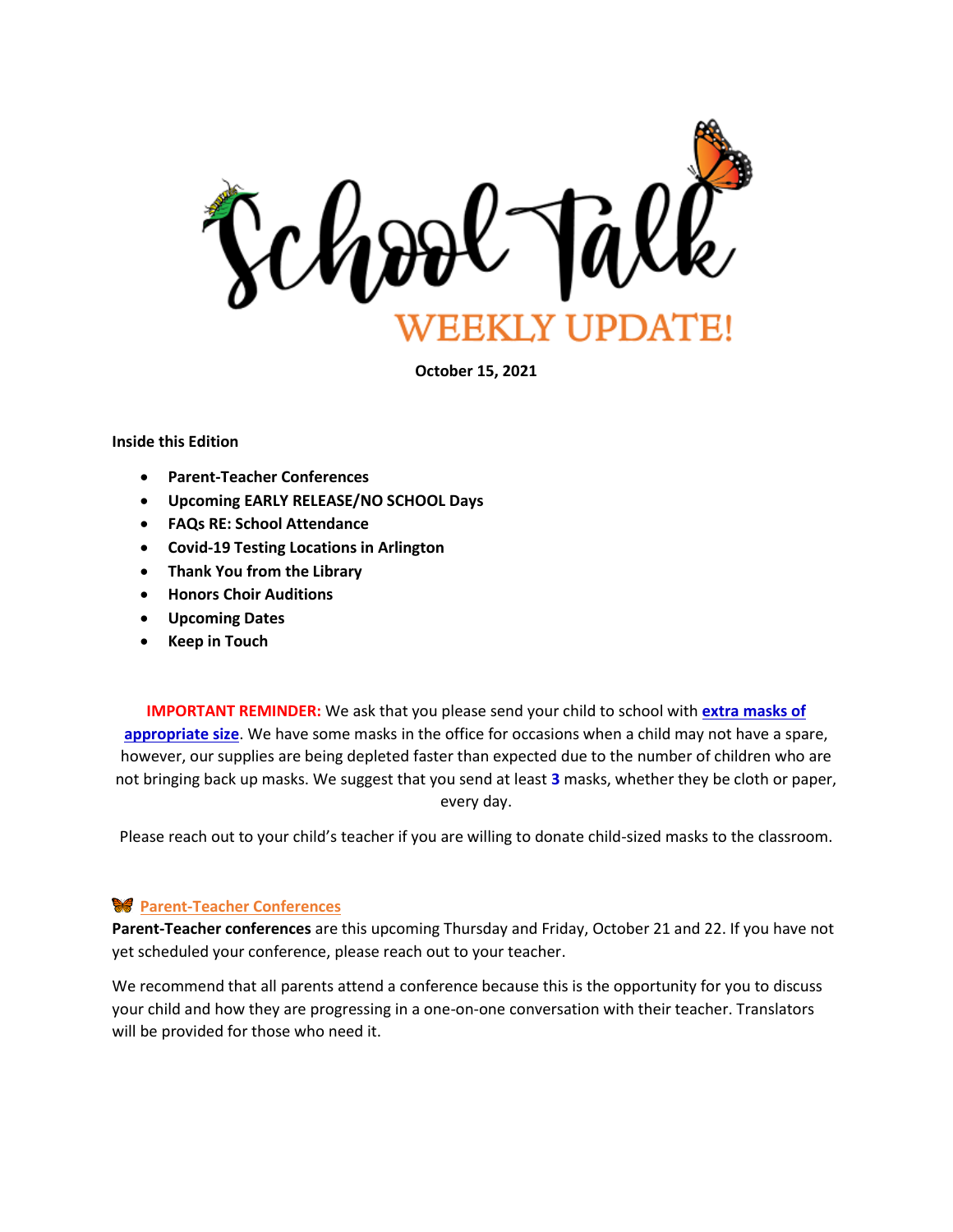# **Upcoming EARLY RELEASE/NO SCHOOL Days**

Thursday, **October 21** is an **EARLY RELEASE** day

Friday, **October 22** is **NO SCHOOL** for students.

Wednesday, **October 27** is an **EARLY RELEASE** day.

Thursday, **November 4** is **NO SCHOOL** for students/staff.

Thursday**, November 11** is **NO SCHOOL** for students/staff.

Wednesday, **November 24** through **November 26** is **NO SCHOOL** for students/staff.

## **FAQs RE: School Attendance Questions**

#### **May I prearrange an absence?**

Parents or guardians should contact the school and make sure that your child's teachers and the administrators have been notified of the absence. Students are responsible for making up assignments, quizzes, and tests missed while absent. Parents should review their child's school attendance policy regarding makeup work and tests.

#### **When are absences unexcused?**

Absences that occur because of childcare, work, or other family issues typically are NOT excused (e.g. weddings, visiting relatives, etc). Extended family trips during the school year are typically not excused. Family trips and vacations should be planned for times when school is not in session. Patterns of absence, and the reasons for them, should be addressed as early as possible.

#### **What happens when students are late to school?**

Students are expected to report to the school attendance office to receive a pass to go to class. He or she will need to explain why he or she is arriving late. The lateness will be recorded as excused or unexcused, depending upon the reason given. As the student begins class, he or she will be asked to participate in a class already in session. If lateness becomes a pattern for a specific student, a conference may be requested. To ensure that your child wakes up on time, he or she should have a good and restful sleep overnight.

Read more about attendance and APS [here](https://www.apsva.us/attendance/frequently-asked-questions/) and check out this flyer with attendance tips.

## **Covid-19 Testing Locations in Arlington**

Here are the sites in Arlington where you can get FREE Covid-19 testing.

#### **Resource Path at Kenmore Middle School** (200 S. Carlin Springs Road)

- Monday Friday from 3:30PM to 7PM, Saturday 9AM to 1PM
- Test Types: RT-PCR with results in about 24 hours
- Requirements: No age restrictions; Arlington residency not required; no appointments required but recommended to help reduce wait times. [www.resourcepath.net](http://www.resourcepath.net/)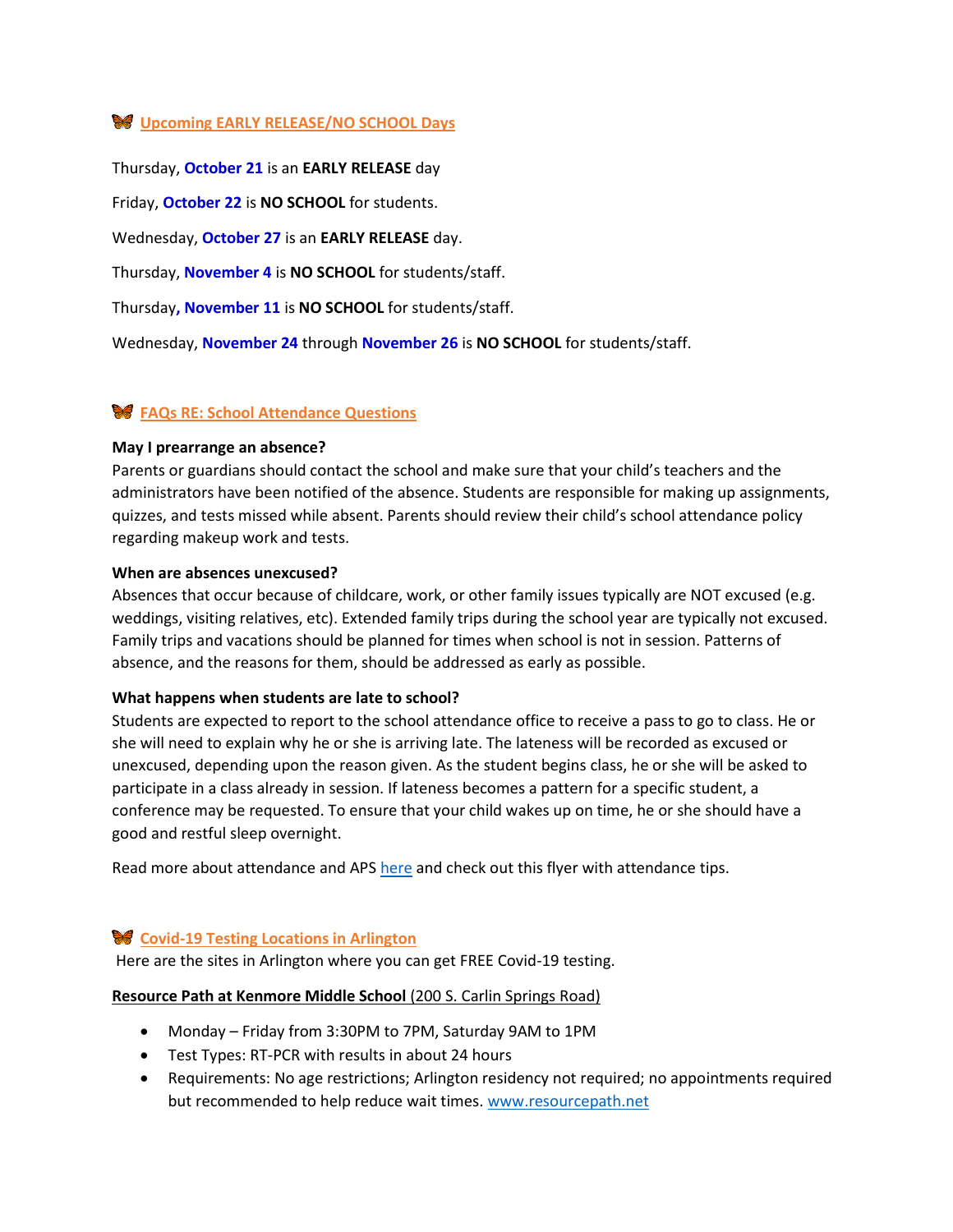## **Curative Testing Kiosks**

- Arlington Mills Community Center (909 S. Carlin Springs Road)
- Courthouse Plaza Parking Lot (2088 15<sup>th</sup> Street N)
- Virginia Highlands Park (1600 S. Hayes Street)
	- o Test Types: Viral tests (PCR or antigen) and antibody tests
	- $\circ$  Requirements: No age restrictions; Arlington residency not required; no appointments required but recommended to help reduce wait times. [www.curative.com](http://www.curative.com/)

# **Thank You from the Library**

The library staff would like to send out a **BIG THANK YOU** to the families who bought items off our wishlist! The children have already started using our new, comfortable seating. We really appreciate your support. Unfortunately, Amazon doesn't let us know who made the purchase, so please send us a note so we can thank you properly! E-mail librarian Kay Miller, please. Thanks again!

If any other families would like to support our library, our **Amazon Wish List** is [here.](https://www.amazon.com/hz/wishlist/ls/3IF3SUCAIP9QH?ref_=wl_share) All the items on the wish list are going to be used to enhance their library experience and every item will be put to good use. Thank you in advance.

# **W** Honors Choir Auditions

Honors Ensemble auditions are coming up soon! If your child would like to participate, here is some helpful information:

## **Honors Chorus (5th grade only):**

- Tuesday, October 26 4:30-8:00 PM,
- Wednesday, October 27 4:00-7:30 PM, and
- Thursday, October 28 4:30-7:00 PM

Honors Chorus information page link: [https://www.apsva.us/arts-education-overview/elementary](https://www.apsva.us/arts-education-overview/elementary-school-honors-chorus/)[school-honors-chorus/](https://www.apsva.us/arts-education-overview/elementary-school-honors-chorus/) 

## **Junior Honors Band (grades 4-6):**

• Auditions are on Wednesday, November 10, 2021 – 4:30-7:00 PM, at Kenmore Middle School

Junior Honor band link[: https://www.apsva.us/arts-education-overview/jr-honors-band/](https://www.apsva.us/arts-education-overview/jr-honors-band/) 

## **Junior Honors Orchestra (grades 4-6):**

• Auditions are on Monday, November 8, 2021 – 5:00-7:30 PM, at Kenmore Middle School. In addition, there will be extra violin only slots between 4:00-5:00 PM

Junior Honors Orchestra link[: https://www.apsva.us/arts-education-overview/jr-honors-orchestra/](https://www.apsva.us/arts-education-overview/jr-honors-orchestra/)